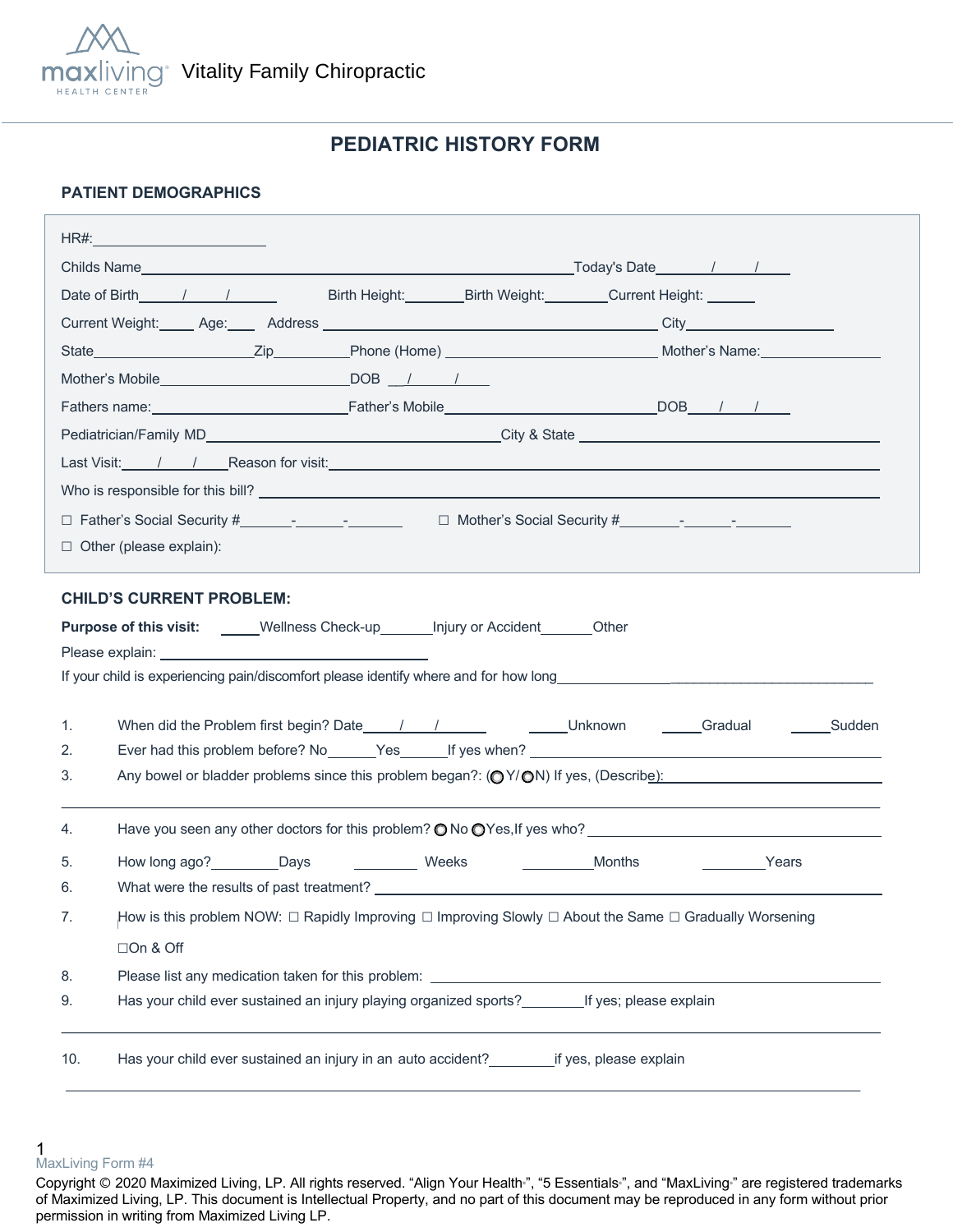

#### **HAS YOUR CHILD EVER SUFFERED FROM:** mark **Y** for YES or **N** for NO

 Headaches **Dizziness Fainting**  Seizures/Convulsions Heart Trouble Chronic Earaches Sinus Trouble **Scoliosis**  Bed Wetting Fall in baby walker Fall off bicycle Fall from changing table

Orthopedic Problems Neck Problems Arm Problems Leg Problems Joint Problems Backaches Poor Posture Anemia Colic Fall from bed or couch Fall from high chair Fall off monkey bars

Digestive Disorders Poor Appetite Stomach Ache Reflux **Constipation** Diarrhea Hypertension Colds/Flu Broken Bones Fall from crib Fall off slide Fall off skateboard/skates Behavioral Problems ADD/ADHD Ruptures/Hernia Muscle Pain Growing Pains Allergies to Asthma Walking Trouble Sleeping Problems Fall off swing Fall down stairs Other:

### I understand that I am directly and fully responsible to this office for all fees associated with chiropractic care my child receives.

The risks associated with exposure to x-rays and spinal adjustments have been explained to me to my complete satisfaction, and I have conveyed my understanding of these risks to the doctor. After careful consideration I do hereby request and authorize imaging studies and chiropractic adjustments for the benefit of my minor child for whom I have the legal right to select and authorize health care services on behalf of. I hereby request and authorize this office to administer healthcare as deemed necessary to my dependent minor child. This authorization also extends to include diagnostic imaging, laboratory and other testing at the doctor's discretion.

 $\Box$  Under the terms and conditions of my divorce, separation or other legal authorization, the consent of a spouse/former spouse or other guardian is not required. If my authority to so select and authorize this care should change in any way, I will immediately notify this office.

Parent or Legal Guardian's Signature Date Date

Doctor Signature Date

2 MaxLiving Form #4

Copyright © 2020 Maximized Living, LP. All rights reserved. "Align Your Health<sub>"</sub>, "5 Essentials<sub>"</sub>, and "MaxLiving<sub>"</sub> are registered trademarks of Maximized Living, LP. This document is Intellectual Property, and no part of this document may be reproduced in any form without prior permission in writing from Maximized Living LP.